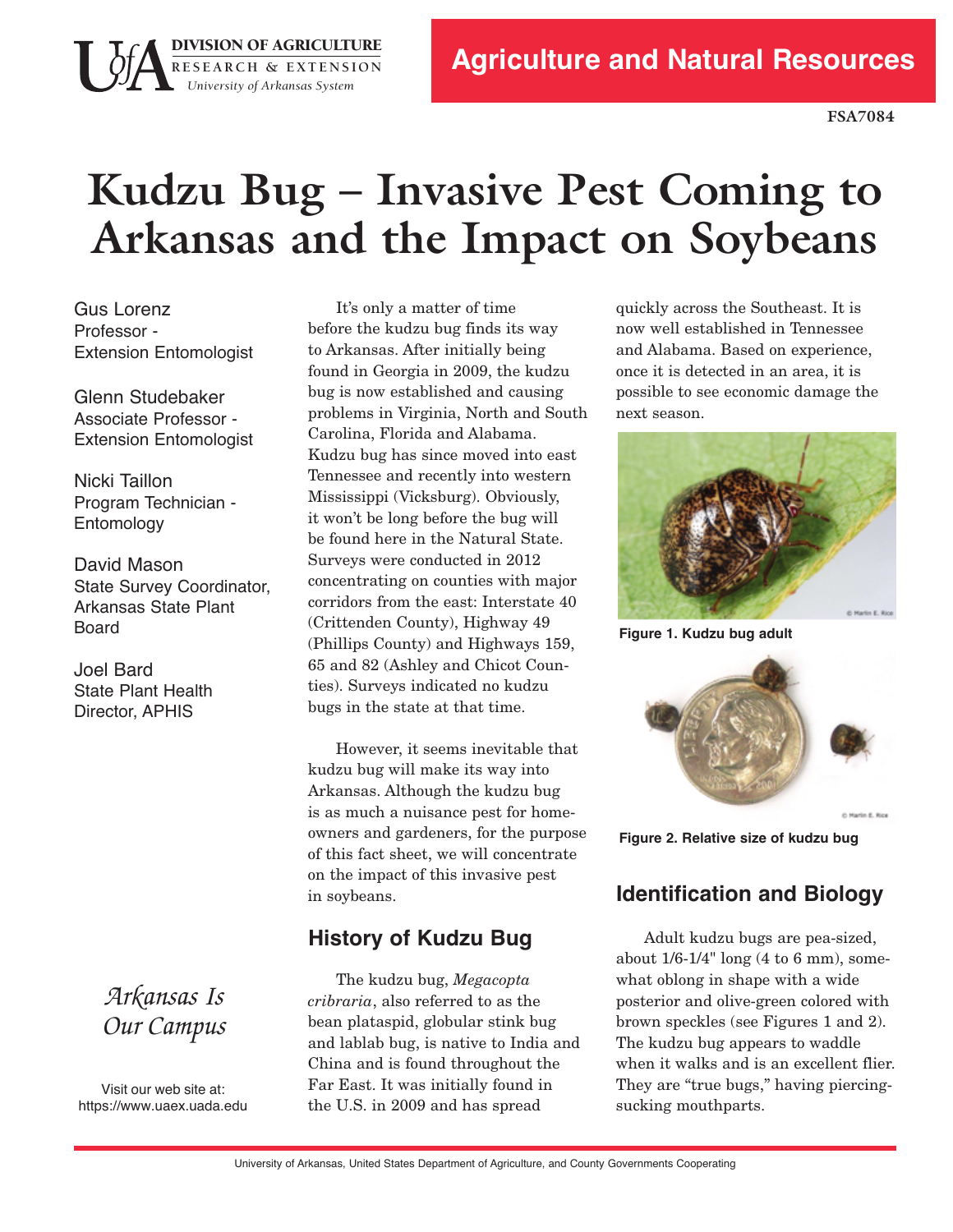



**eggs**

 **Figure 3. Kudzu bug Figure 4. Kudzu bug nymph**

 Kudzu bugs overwinter as adults. In early spring they become active and seek reproductive plant hosts, such as kudzu and soybeans. Adults may feed on many different plants while in search of a reproduc- tive host. Overwintered adults often infest kudzu and begin feeding and laying eggs (Figure 3). However, some overwintered adults may infest soybeans. Soybeans appear to become attractive to adults at the V3 growth stage. Overwintered adults live and lay eggs for many weeks. Development from egg to adult takes 6-8 weeks in the spring and about 6 weeks in the summer months as temperatures warm. In Georgia, two generations occurred during 2010 and 2011.

#### **Injury and Pest Status of Kudzu Bug**

 Adults and immature insects (nymphs, Figure 4) gather in large groups and suck sap from a host plant, weakening and stunting it (Figure 5). Adults have been observed sucking sap from the host plant's leaves, stems, budding flowers and mature green pods. Severe infestations of adults and nymphs feed- ing on leaf sap can cause extensive defoliation in host plants.

 Injury to plants likely results from nutrient and moisture loss, rather than a direct loss of biomass from removal of plant tissue. Furthermore, sooty mold can develop on the leaves from the sugary excretion of the insect, reducing photosynthetic output. On soybeans, the kudzu bug adults and nymphs feed on stems (last-instar nymphs with

 purplish wing pads), while small nymphs have been observed feeding on leaf veins (Figure 6).

 Yield data collected from trials in Georgia and South Carolina indicate an average yield loss of 18 percent, with a range of 0-47 percent on unprotected soybeans.

 Excessive kudzu bug feeding negatively impacts soybean yield by reducing the number of pods per plant, reducing beans per pod and/or reducing seed size. Yield loss is likely due to the physiological timing when stress occurs on the soybean plant. These yield loss components are very similar to what we observe on soybeans that are drought stressed.



 **Figure 5. Large numbers of kudzu bug infesting soybeans**



 **Figure 6. Kudzu bug injury from feeding on soybeans**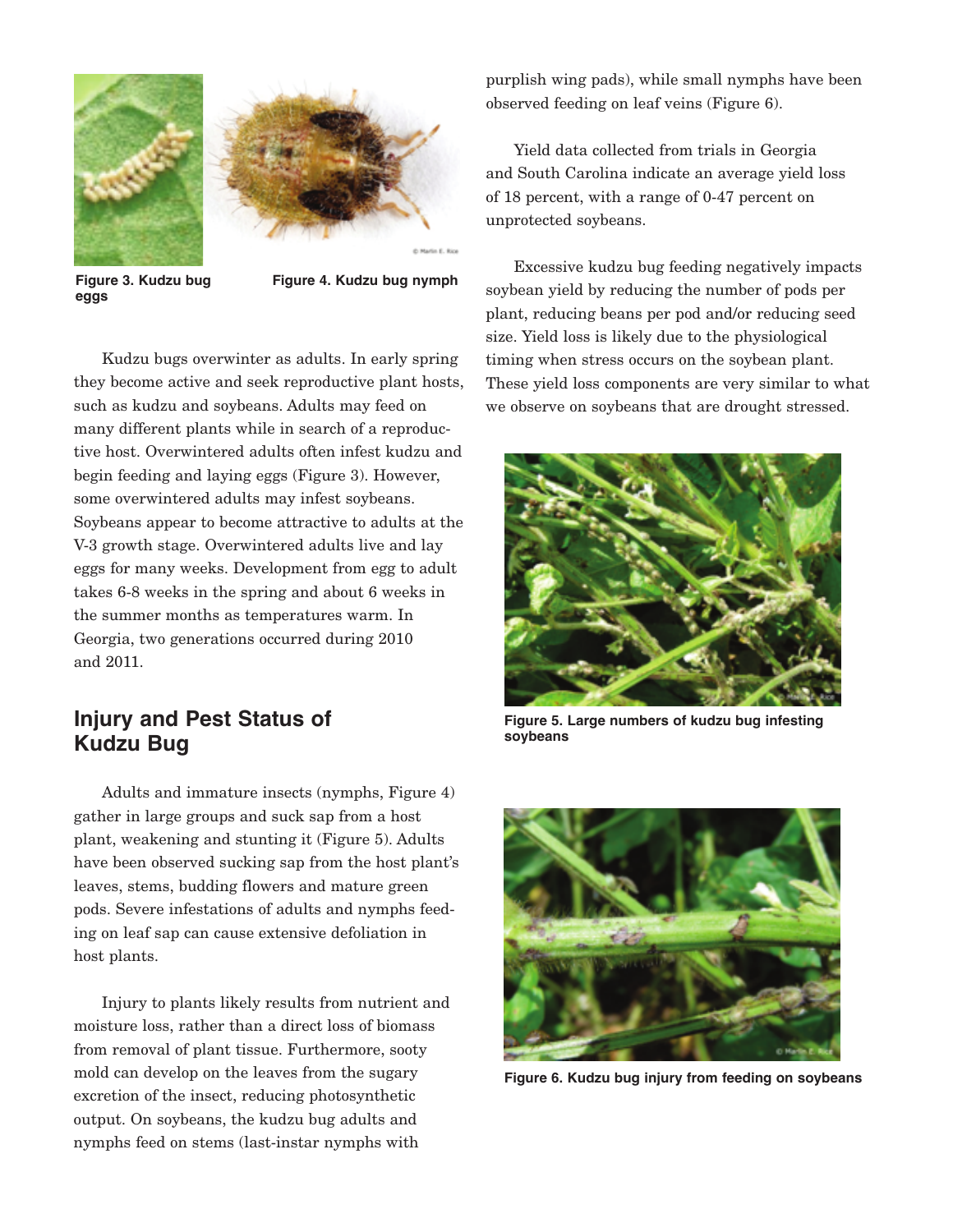## **Scouting and Threshold for Kudzu Bug**

Kudzu bugs can be scouted using a 15-inch diameter sweep net. Kudzu bug populations can be extremely large, especially on field edges. **We are suggesting a threshold of one immature kudzu bug per sweep.** This suggested threshold is based on field trials in Georgia where a single properly timed insec- ticide application preserved soybean yield. In the majority of trials conducted, nymphs usually appear at about the R-2 to R-3 growth stage. If adult numbers are extremely large (multiple adults per sweep) and soybeans are stressed, treatment should be considered; this is a judgment call, but the idea is to avoid bug-induced stress on soybeans that are also  stressed for some other reason. **Be advised that treatments for kudzu bug may disrupt the soybean ecosystem by reducing beneficial insects and may**

 **enhance establishment of caterpillar pests, such as corn earworm, soybean looper and armyworms.**

#### **Controlling Kudzu Bug in Soybeans**

 Efficacy data from trials conducted in Georgia and South Carolina indicate that several insecticides provide very effective control. However, like other insect pests, coverage and penetration of the canopy are extremely important in achieving acceptable levels of control. The following table is a list of insec- ticides that are currently labeled for soybeans. The last column shows the percent control (based on trials from other states) of several selected insecticides. It appears that Bifenthrin (Brigade, Discipline, Fanfare, etc.) provides good control along with premixes such as Endigo (lambda-cyhalothrin plus thiamethoxam), Brigadier (bifenthrin plus imidacloprid) and Hero (bifenthrin and zeta-cypermethrin).

| Insecticide                                 | <b>Rate Range</b><br>(per acre) | % Control<br>$(2-5$ DAT) |
|---------------------------------------------|---------------------------------|--------------------------|
| Asana XL                                    | 5.8-9.6 oz                      | 72                       |
| <b>Baythroid XL</b>                         | $1.6 - 2.8$ oz                  | 65                       |
| Belay                                       | $3-6$ oz                        | 62                       |
| Brigade, Discipline, Fanfare, Sniper        | $2.1 - 6.4$ oz                  | 90-95                    |
| <b>Brigadier</b>                            | $5.1 - 6.4$ oz                  | 91                       |
| <b>Cobalt Advanced</b>                      | 6-38 oz                         | 82                       |
| Declare                                     | 1.28-1.54 oz                    | 85                       |
| Dimethoate                                  | $1.0$ pt                        | 84                       |
| Endigo                                      | $4 - 4.5$ oz                    | 92                       |
| Hero                                        | 4.0-10.3 oz                     | 96                       |
| Karate                                      | $1.6 - 1.92$ oz                 | 89                       |
| Karate + Orthene                            | $0.5 - 1.0$ lb                  | 94                       |
| Leverage                                    | 2.8 oz                          | 53                       |
| Lorsban Chlorpyrifos                        | $0.5 - 1.0$ pt                  | 75                       |
| Methyl Parathion                            | $1-2$ pt                        | 80                       |
| <b>Mustang Max</b>                          | $3.2 - 4.0$ oz                  | 81                       |
| Orthene                                     | 0.5-1.0 lb ai                   | 81                       |
| Sevin XLR                                   | 1.0 <sub>pt</sub>               | 90                       |
| Stallion (chlorpyrifos + zeta-cypermethrin) | 9.25-11.75 oz                   | 69                       |

#### **Table 1. Insecticides Currently Labeled for Soybeans With Activity on Kudzu Bug**